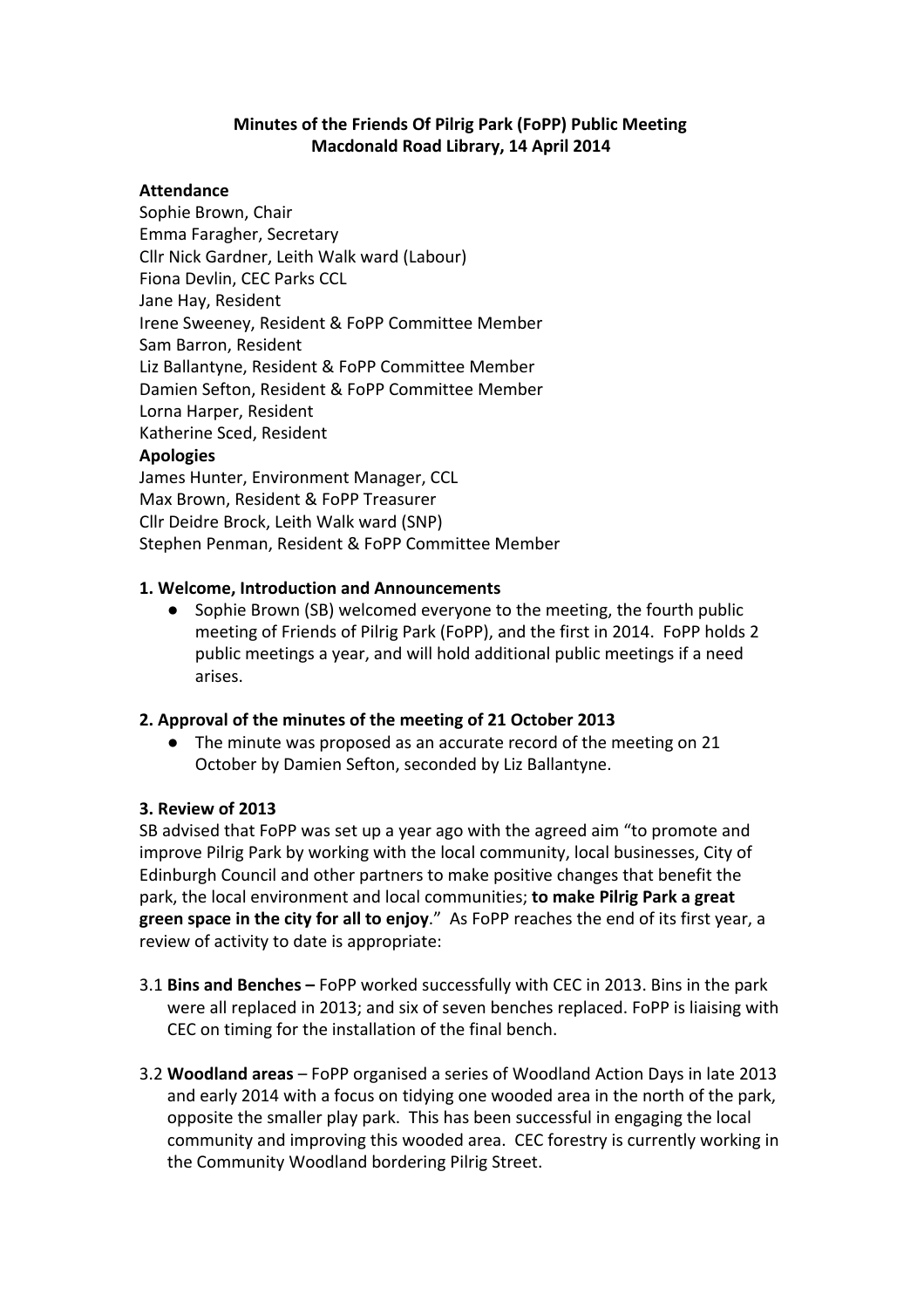- 3.3 **Access Points and safety:** Progress was not made in 2013; at the last committee meeting in March 2014, the committee agreed this should be included in priorities for 2014.
- 3.4 **Play parks:** FoPP worked with CEC, and CEC was able to place two new pieces of equipment in the smaller play area at the south of the park in 2013. CEC has indicated it will continue maintenance of the wildflower meadow area in the larger play area in the north of the park – this was originally a University of Edinburgh project which has been completed.
- 3.5 **Fundraising and networks:** FoPP has been successful in securing £eith Decides Funding for the 'Litterwise' project to be delivered in 2014. FoPP is currently setting up workshops with Pilmeny Development Project, Lorne Primary and Bun-sgoil Taobh na Pàirce where anti-littering posters will be made. Posters will be in the park mid to late Summer 2014. Sam Barron congratulated FoPP on this achievement.

FoPP is also working with Citizen Curator, a local arts organisation which has secured Grow Wild Community Project funding to propagate and plant wildflowers in the park [\(www.growwilduk.com/community-project-funding\)](https://www.growwilduk.com/community-project-funding).

### **4. Priority List 2014**

This will state FoPP priorities and associated actions for 2014; the FoPP committee agreed it at their last meeting. FoPP will consult the local community via this public meeting and email.

The following points were discussed.

#### **4.1 Litter**

- Priority and actions agreed.
- Membership of the Keep Scotland Beautiful 'Its your Neighbourhood' communities scheme, which will support and recognise FoPP activity had been confirmed.

#### **4.2 Entrances and Access**

- Priority and actions agreed.
- Sam Barron volunteered to take responsibility for work on entrances in 2014. He circulated research and examples on entrance signage in other parks, both in Edinburgh and other cities. Examples included bilingual signage, environmental signage, and signage designed by local schools.
- It was noted that once a plan for entrances has been agreed potential sources of funding include Heritage Lottery Fund who have a scheme for parks.
- Action will include consultation with the local community; and consideration of ways signage at entrances can encourage positive behaviours in park spaces.
- Attendees indicated entrance points including the wide access point by allotments near the park and the entrance from Cambridge Gardens are areas of concern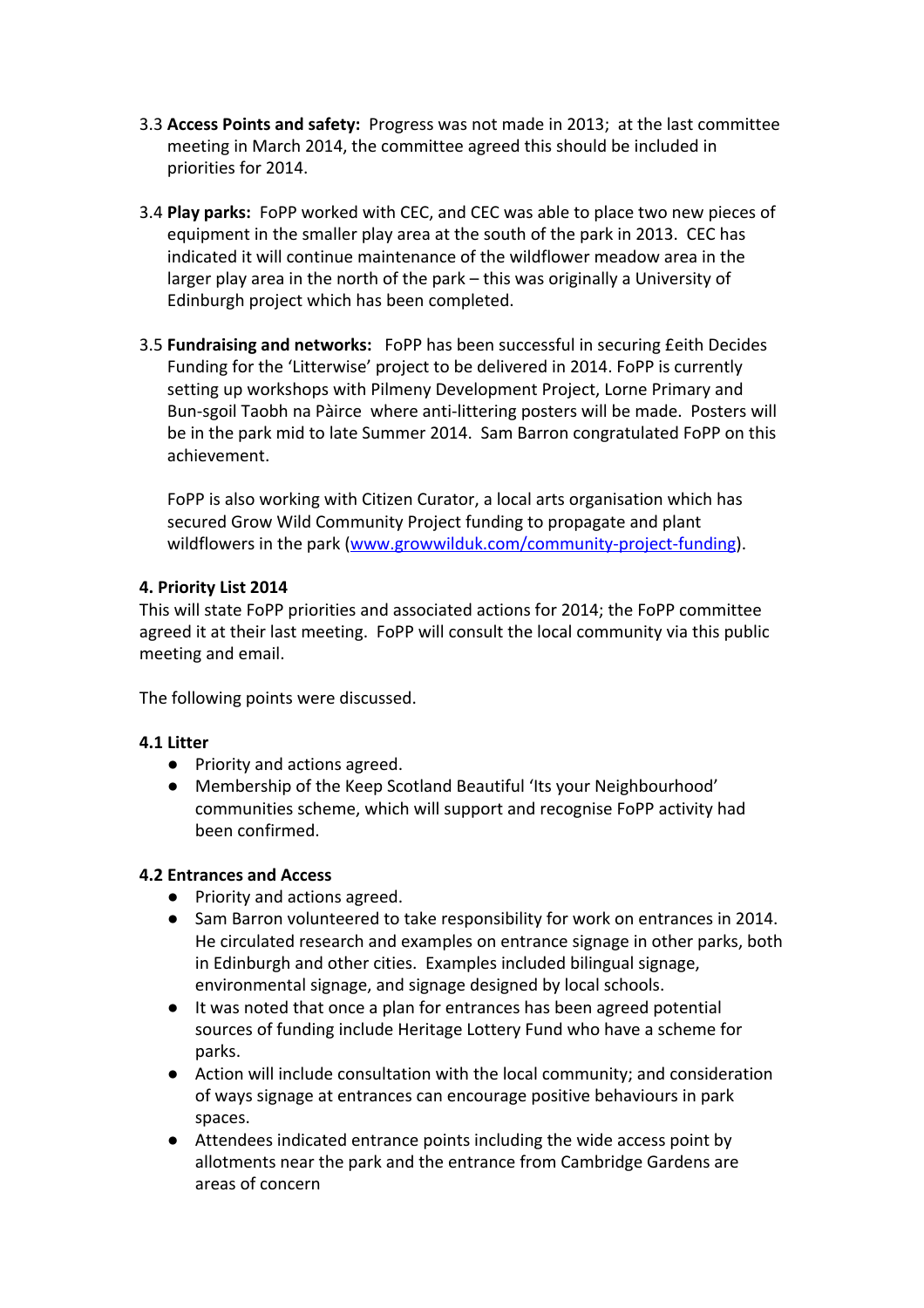● Sam Barron will start by carrying out a conditions survey of entrances to the park.

## **4.3 Paths**

- Residents felt this priority should highlight paths and their condition. This recommendation will be noted in the priorities under access.
- The middle path, running the length of the park was identified by residents as of particular concern; along with muddy path from Cambridge Gardens.
- SB will include discussion of the paths as an agenda point in the next park walk around with CEC scheduled for 8 May.
- FD advised that she has raised the need for potholes in paths to be filled with colleagues at CEC; if possible she will request road inspectors to attend the next park walk around.
- SB advised that if required FoPP could recruit a local volunteer team to assist with pot hole filling work.
- Agreed FoPP consultation with the community in 2014 will include questions on paths.

## **4.4. Play Parks**

- Priority and actions agreed.
- SB will email FoPP community members contact list to seek members of the community interested in volunteering time to work on this priority.

## **4.5 Wooded Areas**

- Priority and actions agreed.
- SB advised that work from the 2013 plan is not quite complete FoPP still plans to put up bird boxes etc.
- SB commented that plans for the wooded areas should consider on-going maintenance to areas worked on.
- Sam Barron asked if work to date on woodland, and litter has resulted in a reduction of litter in the park. SB advised that this has not been monitored to date, but that the amount of litter collected on the 2013 days was recorded. It will be possible to compare this with upcoming litter days in 2014 and consider whether a reduction indicates changes in littering behaviours.
- Irene Sweeny also noted that there may be an observable change in behaviour during the upcoming picnic and barbeque season.
- Irene Sweeney asked if there is potential to put something at the top of the hill in the recently cleared wooded area to encourage people to use it. Options discussed included a picnic bench or piece of art.

## **4.6 Community Consultation**

- Priority and actions agreed.
- Sam Barron queried whether there is a way of quantifying or measuring changing community perceptions of the park.
- Consultation methods to include an online survey which will be promoted via Facebook and Twitter (linking with other local community organisations); via Broughton Spurtle; and at community at events scheduled in 2014.
- An alternative to the online survey will be offered to those who cannot access the internet (e.g. paper copy)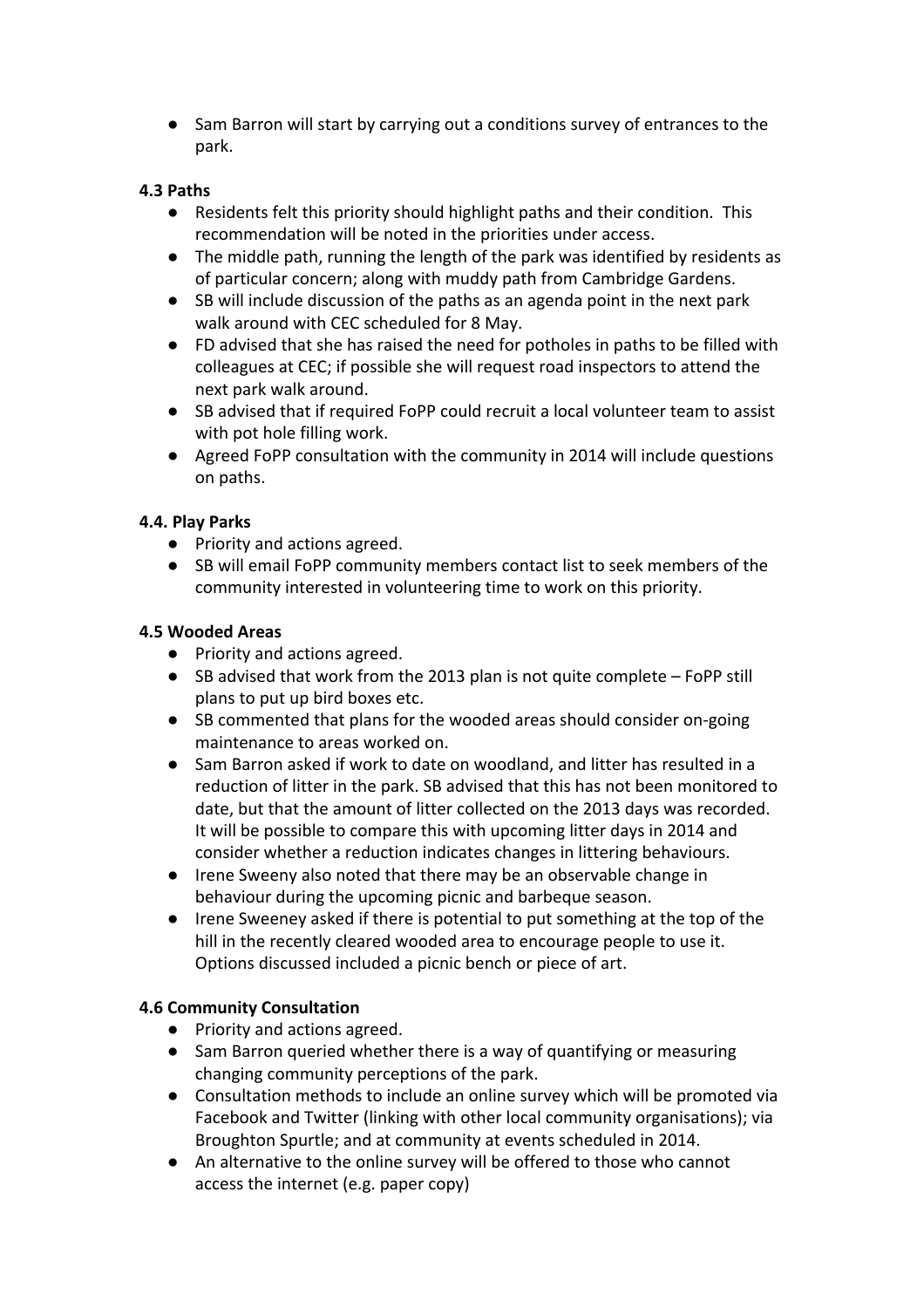● Public meetings will also be used for consultation.

## **4.8 Community Projects and events**

- Priority and actions agreed.
- SB outlined an offer from the manager at The Bonnington Bar to plan and manage a Summer Fete for FoPP in Pilrig Park. The event could be a fundraiser for FoPP and raise awareness of the group and/or a single issue. It would be run on a similar model to Meadows Festival (stalls, vans, performers) but on a smaller scale.
- SB asked attendees if this kind of event would be of interest; and they might attend. Responses were generally positive. IS suggested an event like this is a good way to get people into the park and raise awareness of FoPP; LS felt it may reach new people who are not aware of the park.
- NG felt this was particularly positive if the Bonnigton contact will plan and manage the fete – this is a large piece of work.
- NG and FD advised that a public events licence application should be put in to CEC as matter of urgency – they have a 3-month turn around. To be a community event this may need to be a partnership application with FoPP leading.
- $\bullet$  SB advised 'Love Parks Week' is 25 July 3 August and this may be a good time to run the fete. FD advised FoPP could apply for £250 for advertising and promotion if the fete is run in Love Parks Week.

## **5. Treasurers Update**

The Treasurer was not able to attend the meeting, and provided the following update via the Secretary:

- FoPP now has a bank account with TSB.
- Leith Central Community Council has made a contribution of £200 in support of start-up costs. £50 has been spent to date, with the remainder to be spent on insurance.
- FoPP was successful in securing £1000 from the £eith Decides scheme; this will be spent on the Litterwise project in 2014.
- Pilrig Residents Association had previously raised £2500 for capital spend within the park, and when the Association closed this money was offered to FoPP via Greener Leith. This was originally allocated in a 'match-funding' arrangement with CEC to purchase bins and benches in 2013; however CEC have advised they have been able to cover the full cost of this work. Therefore FoPP is able to spend this on other capital projects in the park.

## **6. ACOB**

#### **6.1 Capital spending for funds from Pilrig Residents Association**

- Following the Treasurers Update the meeting agreed that match-funding should be raised e.g. from a grant or trust.
- A number of potential items were identified:
	- o Entrance signage
	- o Picnic benches
	- o Barbeque facilities